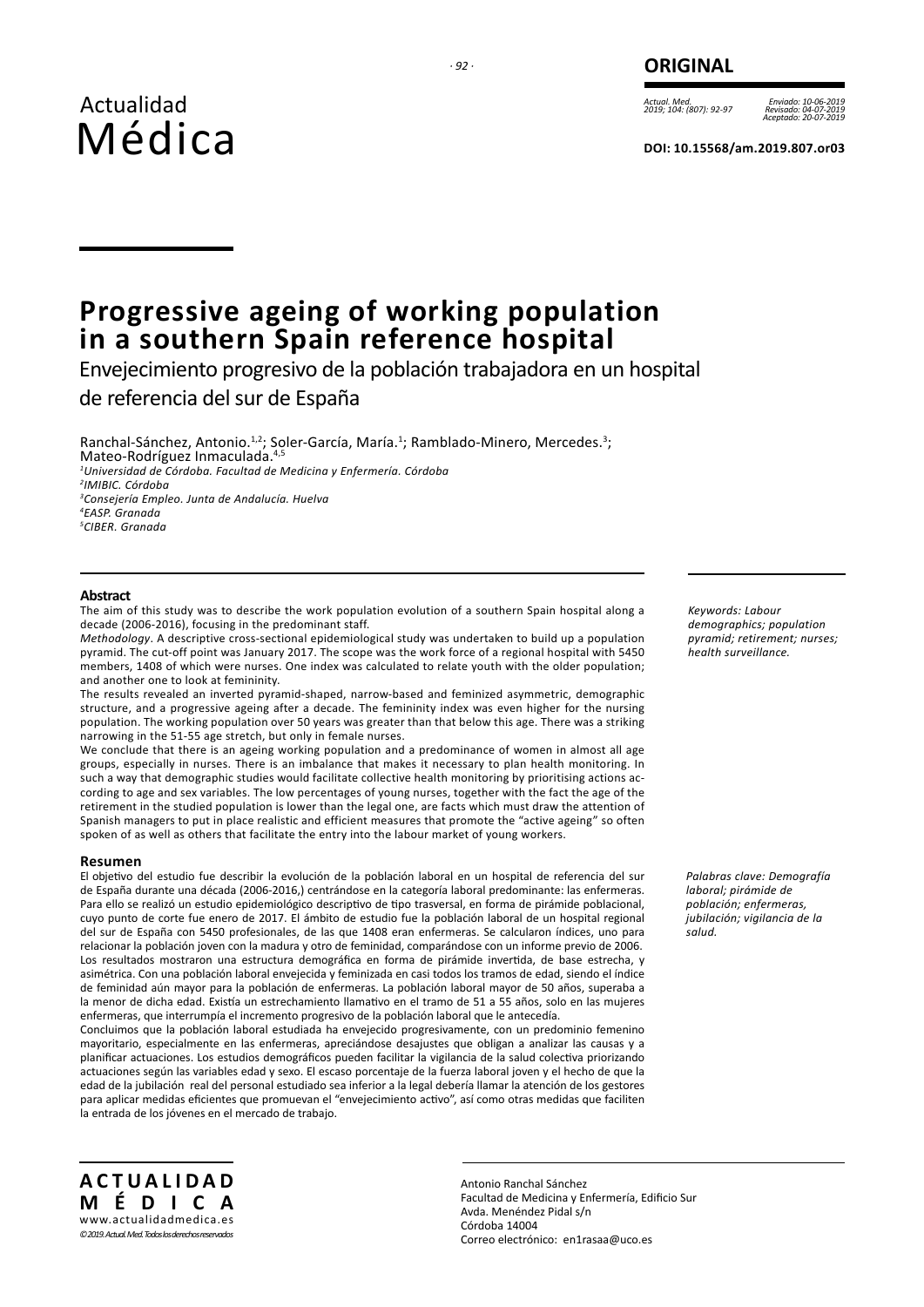# **INTRODUCTION**

Demographic studies are usually prepared based on data from official regional (1), national (2), or transnational (3) statistics institutes, while the number of studies that show working population pyramid data are relatively few. The general data show that Europe is ageing (4). In Spain there are official statistics obtained from the municipal residents registers and the national census. The last census (2), carried out in 2011, showed that 25% of the population were aged over 50. The forecasts estimated an average age of between 45 and 59 for the working population during that decade (5).

Analysing the labour demographics of a place of work where large numbers of people are employed may be useful for gaining a picture of the contemporary labour structure and to observe its evolution, serving as a guide for hospitals of a similar size in developed countries. In the case of regional referral hospitals, the scope of influence encompasses the citizens of the province and the surrounding geographic area, catering for populations of over one million.

On the other hand, the legislation in place in Spain establishes that monitoring collective health must form part of the daily activities of prevention services (6). In addition to classic epidemiological studies (7), we can consider others such as demographic studies. It is interesting to ascertain how the labour force is distributed by age and sex, with special attention on the qualitatively predominant labour category, such as nursing.

There are hardly any demographic studies carried out in the labour environment in the scientific literature. The main objective of the study is to draw up a labour population pyramid of a referral hospital in the south of Spain in order to describe, analyse, share the predominance of nursing and observe its evolution over the last decade based on the hospital's annual report.

#### **METHODOLOGY**

# Design

For the demographic analysis of the labour population, a cross-cutting transversal epidemiological study was carried out.

#### Area of study

The area of study is the working population of a regional hospital in the south of Spain (European Union), and the period of study was January 2017.

#### Population and sample

The population study looked at all the employees of the referral hospital analysed, dependent on the Health Service of Andalusia, which at the time of the study consisted of a total of 5,450 employees, making it the largest employer in the province in which it is located. Of total hospital staff, the majority (52.3%) belong to the nursing division, 27.4% are non-healthcare staff and 20.3% belong to the medical division.

#### Criteria for inclusion and exclusion

The criterion for inclusion was a direct contractual relationship with the hospital, including personnel with temporary contracts at the time of the study. For the nursing population, both degree and diploma graduates were considered along with middle and senior managers. Neither matrons nor nursing assistants were included in the nursing population as they belong to another professional category. The criterion for exclusion was the absence a contract with the hospital due to being employed by an external company, such as cleaning staff.

# Sources for collection of data

The population structure was compiled based on an anonymous database built from the transfer of data registered on *winmedtra*, the software used for workplace health exams, which included the entire working population of the hospital. The data for the analysis of the evolution of the working population were obtained from the 2006 annual report, prepared in the same regional hospital (8).

#### Data analysis

The total population and the nursing population were quantified using absolute and relative data and the age and sex variables using the Excel program of the Microsoft Office package, officially licensed through the University of Córdoba. Based on this data, tables were composed; one with the total population and another with the nursing population, dividing the staff by five-year age brackets from 25 to 65 along with the two extremes: <25: 25-30; 31-35; 36-40; 41-45; 46-50; 51-55; 56-60; 61-65 and >65. The graphics of the working population pyramid were comprised using the data from the tables. For the <25 and >65 age brackets, the Excel function COUNTIF was used for the "age" column using the <25 and >65 data so that only the data for those aged 24 or younger of 66 or over were included. In the rest of the age brackets, the Excel function COUNTIFS was used selecting the above data, and so on for each of the corresponding age brackets. To compile the nursing population table, the same Excel function was used but only for "A.T.S/D.U.E." graduates. For the classification of staff by age and sex, in percentages, the function COUNTIFS was used for the "age" and "sex" columns in all sections.

For the purpose of relating the young and mature population an index was comprised where the numerator was made up of the number of employees under 30+100 and the total denominator of the 30 to 50 bracket. The femininity index and the average age of the population analysed was also calculated.

#### Ethical considerations

The study was developed within the framework of a research project titled "Interventions to promote active and healthy ageing in the workplace based on the model for action on working capacity" which meets with the express approval of the corresponding ethical committee. The database was anonymized to meet the relevant legislation (9), as part of a final year degree dissertation with shared authorship between the first two signatories of this article.

# **RESULTS**

The average age of the hospital population when analysed in 2017 was 50.12, and that of the nursing staff was 49.78. The 2006 report showed an average age of 45 for all staff.

The index proposed to compare the young population with the adult population was 15.48% for the total population (313\*100/2022), having been 9.86% in 2005 (313\*100/3174).

Table 1 (next page) shows the distribution of the total working population of the hospital by age bracket, with absolute and relative data, differentiated by sex. Access for people aged over 50.

The femininity index obtained for the total working population was 73.47% (4004\*100/5450), having stood at 70.37% in the 2006 report (3549\*100/5043).

In order to immediately visualize the structure of the total population of the hospital, we compile the corresponding pyramid (figure 1, next page). We observe an asymmetric inverted pyramid with a narrow base, heavily female dominant in all age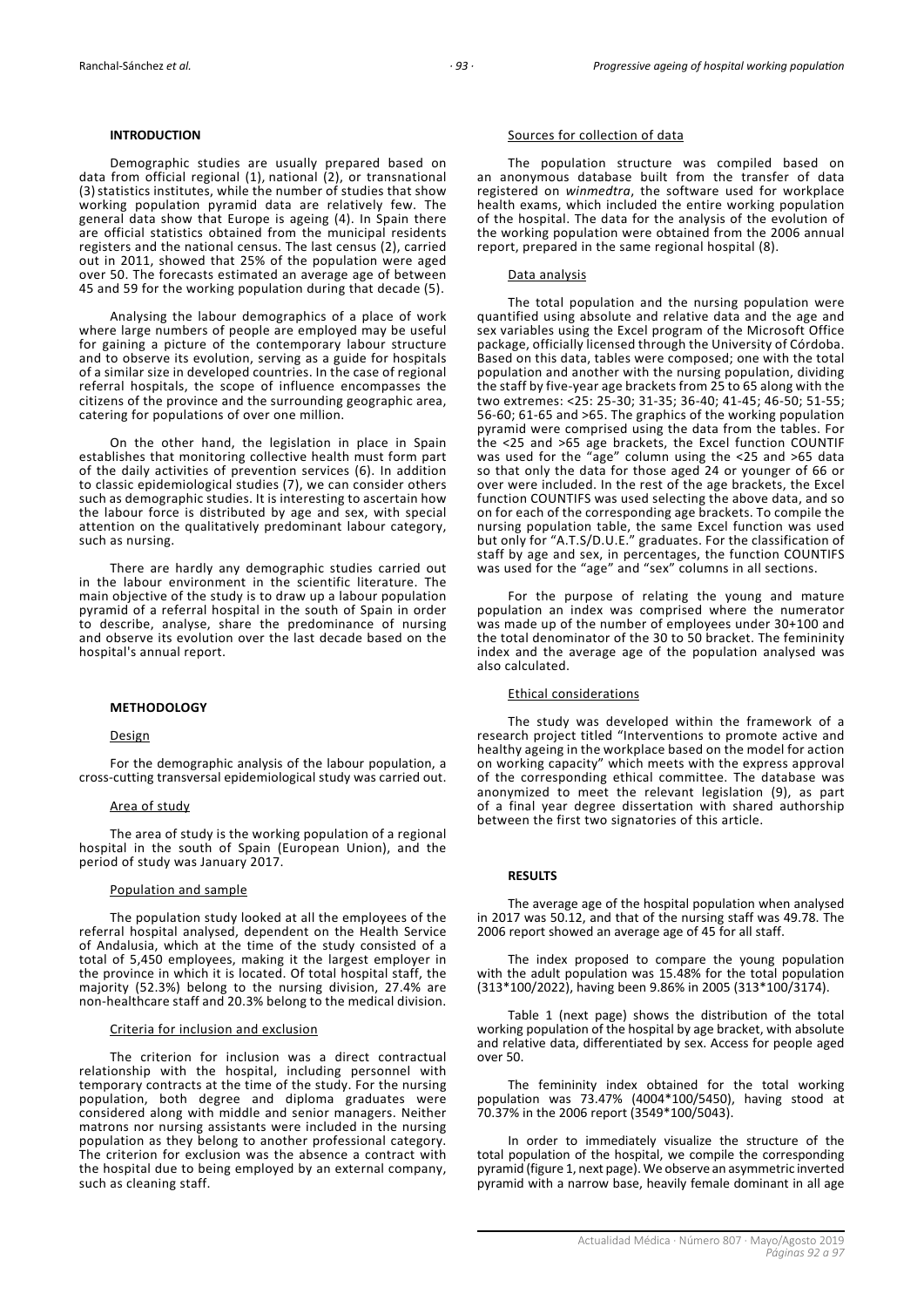| AGE<br>(years) | Number<br>of men: | % of<br>men | Number<br>$\Omega$<br>women | % of<br>women | <b>Total</b><br>by<br>section | $%$ by<br>section |
|----------------|-------------------|-------------|-----------------------------|---------------|-------------------------------|-------------------|
| $25$           | 4                 | 0.07%       | 15                          | 0.28%         | 19                            | 0.35%             |
| $25 - 30$      | 117               | 2.15%       | 177                         | 3.25%         | 294                           | 5.39%             |
| $31 - 35$      | 53                | 0.97%       | 204                         | 3.74%         | 257                           | 4.72%             |
| 36-40          | 109               | 2.00%       | 278                         | 5.10%         | 387                           | 7.10%             |
| $41 - 45$      | 115               | 2.11%       | 399                         | 7.32%         | 514                           | 9.43%             |
| 46-50          | 196               | 3.60%       | 668                         | 12.26%        | 864                           | 15.85%            |
| 51-55          | 307               | 5.63%       | 905                         | 16.61%        | 1212                          | 22.24%            |
| 56-60          | 356               | 6.53%       | 877                         | 16.09%        | 1233                          | 22.62%            |
| 61-65          | 173               | 3.17%       | 477                         | 8.75%         | 650                           | 11.93%            |
| < 65           | 16                | 0.29%       | 4                           | 0.07%         | 20                            | 0.37%             |
| <b>Total</b>   | 1446              | 26.53%      | 4004                        | 73.47%        | 5450                          | 100.00%           |

*Table 1. Quantitative distribution of hospital staff by age bracket and sex.*



*Figure 1. Population pyramid according to age and sex from a southern Spain regional hospital.*

brackets, except for staff aged over 65 as there are no workers in this final extreme age bracket. The working populations of each bracket increases progressively only to fall from 60 on, except for men in the 25 to 30 bracket, which is higher than the 31 to 35 age bracket. The contracting of the extremes and the predominance of the age brackets between 51 and 60 are particularly noteworthy.

A total of 1,408 professionals from the 2017 study were nurses (1342 in the 2006 report). The femininity index for the working nursing population was 83.59% in 2017. This was higher than the 73.47% for the total hospital population. The index proposed to compare the young population with the adult population was 2.87% for nurses (20\*100/696).

Table 2 offers the qualitative, absolute and percentage data by age bracket and sex for the hospital nurses in 2017.

| <b>AGE</b><br>(years) | Number<br>of men: | % of men | Number<br>of women | % of<br>women | Total<br>by age<br>bracket | % by age<br>bracket |
|-----------------------|-------------------|----------|--------------------|---------------|----------------------------|---------------------|
| $25$                  | 0                 | 0.00%    | $\overline{2}$     | 0.14%         | $\overline{2}$             | 0.14%               |
| $25 - 30$             | 9                 | 0.64%    | 9                  | 0.64%         | 18                         | 1.28%               |
| 31-35                 | 9                 | 0.64%    | 64                 | 4.55%         | 73                         | 5.18%               |
| $36 - 40$             | 17                | 1.21%    | 134                | 9.52%         | 151                        | 10.72%              |
| $41 - 45$             | 28                | 1.99%    | 175                | 12.43%        | 203                        | 14.42%              |
| 46-50                 | 47                | 3.34%    | 219                | 15.55%        | 266                        | 18.89%              |
| 51-55                 | 48                | 3.41%    | 198                | 14.06%        | 246                        | 17.47%              |
| 56-60                 | 47                | 3.34%    | 238                | 16.90%        | 285                        | 20.24%              |
| 61-65                 | 26                | 1.85%    | 138                | 9.80%         | 164                        | 11.65%              |
| 55                    | 0                 | 0.00%    | 0                  | 0.00%         | 0                          | 0.00%               |
| <b>Total</b>          | 231               | 16.41%   | 1177               | 83.59%        | 1408                       | 100.00%             |

*Table 2. Quantitative distribution of hospital nurses staff (nurses) by age and sex.*

Figure 2 shows the working nursing population pyramid for the hospital studied.The progressive increase up to the 46 to 50 age bracket stands out, with a drop off that is seen again in the final 61-65 bracket and the absence of nurses aged over 65. It is striking that the narrowing of the 51-55 age bracket is solely at the expense of women. Female nurses dominate in the 56 to 60 bracket, while men dominate the 51 to 55 bracket and figures for both sexes lower in the final age bracket (61 to 65) lower than in the immediately preceding bracket (56 to 60). The negligible 0.14% of nurses aged under 25 is also striking.



*Figure 2. Nurses population pyramid according to age and sex from a southern Spain regional hospital.*

Observing the evolution of the working population of the hospital over the last decade is also part of the main objective. To do so we have compared the data obtained in 2017 with those published in the 2006 annual report of the same hospital. According to the 2006 report, female nursing staff was also predominant at 27.72% followed by nursing assistant staff (20.54%), hospitality, laundry, services and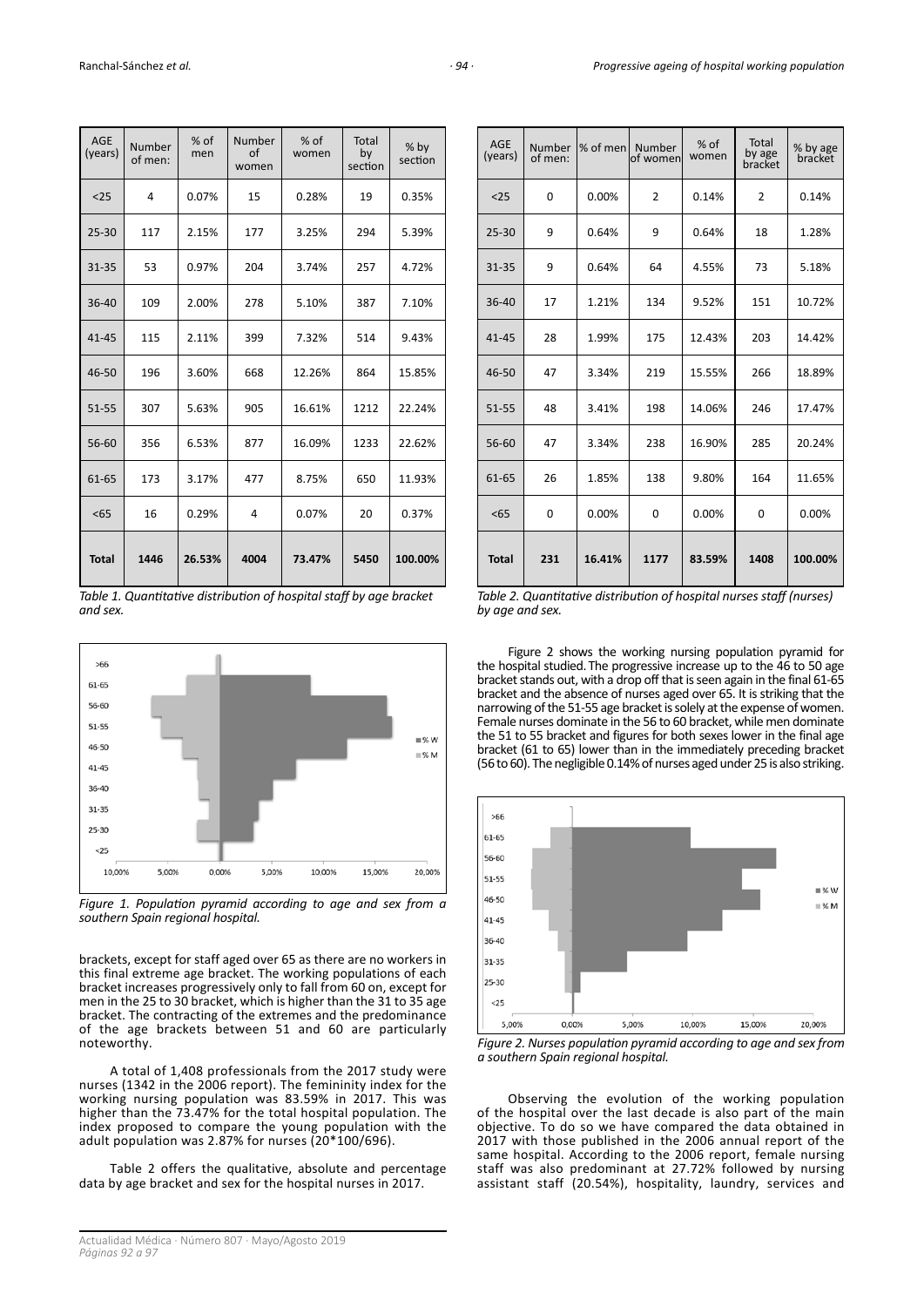social assistance (15.88%), physicians (12.37%), administrative staff (9.02%), junior physicians (6.17%), technical specialists (4.62%), maintenance professionals (2.99%), coordinators (0.26%) and managers (0.42%). Table 3 compares the total population of the hospital staff reflected in the 2006 annual reports with the data obtained in 2007, grouped by age bracket and sex. The 41 to 50 age bracket is the most predominant in the 2006 report while in 2017 it is the 51 to 60 bracket. We observe in both sexes a progression in terms of the predominant age brackets towards older age brackets; after a decade the working population over 50 (57.16%) has already overtaking those under 50 despite the numbers in the age bracket from 50 to retirement age being lower. In the 2006 report, of the 5,043 persons making up the working population, less than a third (30.85%) were over 50. In the 2006 report, 4 nurses retired past 65. Not one did so according to the data registered in 2017.

With respect to sex, the percentage of women has increased in the total population of the hospital over the last decade, going from 70.37% in the 2006 report to 73.47% in 2017.

| <b>AGE</b><br>(years) | <b>Number</b><br>of men:<br>2017 | Number<br>of men:<br>2006 | Number<br>of<br>women<br>2017 | Number<br>of<br>women<br>2006 | Total by<br>section<br>2017 | Total by<br>section<br>2006<br>report |
|-----------------------|----------------------------------|---------------------------|-------------------------------|-------------------------------|-----------------------------|---------------------------------------|
| < 30                  | 121                              | 124                       | 192                           | 189                           | 313                         | 313                                   |
| $31 - 40$             | 162                              | 262                       | 482                           | 702                           | 644                         | 964                                   |
| 41-50                 | 311                              | 635                       | 1067                          | 1575                          | 1378                        | 2210                                  |
| 51-60                 | 663                              | 414                       | 1782                          | 958                           | 2445                        | 1372                                  |
| 61-65                 | 173                              | 57                        | 477                           | 119                           | 650                         | 176                                   |
| < 65                  | 16                               | $\overline{2}$            | 4                             | 6                             | 20                          | 8                                     |
| <b>Total</b>          | 1446                             | 1494                      | 4004                          | 3549                          | 5450                        | 5043                                  |

*Table 3. Comparison by age brackets of the total hospital population in 2017 with the publication of the 2006 report.*

# **DISCUSSION**

The working population pyramid obtained is a reflection of the contemporary demographic situation in the general Spanish population (2), reaffirming the forecasts for 2025 in Andalusia (10). The ageing of the hospital's staff is an example of what is happening on the international level (11). Facts such as the decrease in birth and mortality rates in the working population may have influenced this ageing, along with other factors, among them the adjustment measures taking during the recent recession. The Spanish Administration, where healthcare and education account for the majority of the 3.3 million public employees, saw the number of public servants over 60 surpass the number of those aged under 30 in 2016 (12). Thus, 17% of the working population of Spain are employed in the public sector, compared to 21% in the OECD, with more than half the public service belonging to the country's autonomous communities (12).

The working population pyramid obtained reveals the low percentage of young people. The increase shown in the results for the 25 to 30 age bracket in the total population of the hospital is basically due to the contracting of junior specialist physician staff who predominantly come under this age bracket (13). In contrast with the low percentage of nurses among the younger population, a notable situation, as a "snapshot" of what might be occurring in the hospitals of the Spanish National Health System. The reality is that the main access route of new nursing graduates to join the National Health System is the specialist internal resident exam. It is a significant challenge considering the low number of places offered and the high number of nursing graduates who present for the annual national examination. Moreover, the duration of the residency for nursing specialists (just two years) and the lack of correlation between the working and category and the actual specialisation in the majority of cases makes workplace insertion very difficult for young specialist nurses in National Health System hospitals (14). Many of them are forced to emigrate to other countries which then benefit from their experience and the cost of their training, reinforcing the ageing of the population at home further. It is even more ironic as an ageing population requires more and better nursing care.

Other factors may have influenced the drop of in the 31 to 35 age bracket. Among them the temporary nature of the current access contracts and systems to Spanish public service which generally penalise young people with lower seniority. It would seem desirable that with an ageing working population, measures would be introduced to allow for greater flexibility of access. In particular in relation to those centres with lower National Health System demand (local hospitals, rural health centres, etc.).

On the other hand, the narrowing of the 61 to 65 age bracket indicates that a percentage of hospital staff do not retire at the legal age of 65 in Spain. No nurse did so over 65. One must ask the reasons why staff in general and nurses in particular retire early. The literature suggests that capacity to work is affected as staff grows older (15) with older people needing longer periods to recover from health problems than young people (15). The majority of nurses claim to be most affected by musculoskeletal conditions (11,17,18) pathologies which begin to emerge in their 40s and 50s (11).

In terms of sex, the pyramid is asymmetrical with clear female predominance in the hospital population, which is even more pronounced in nursing. Almost three quarters of the staff are women, as are almost 84% of all nurses. Furthermore, female predominance in the working population of the hospital has increased compared to the data in the 2006 report.

As the saying goes, one can't see the wood for the trees. The data obtained in the nursing population pyramid might also reveal a practical application for the early detection of possible damage on a collective level in terms of sex. Specifically, the drop off of female nurses in the 51 to 55 age bracket is notable. Given that this does not occur with male nurses nor for the total hospital population in the same age bracket, it interrupts the progressive growth of the working population in the age brackets immediately below (figure 2). Its detection obliges us to plan the monitoring of individual health, including the application of a capacity to work survey (19), and adequate monitoring of nurses in this age bracket. It would also force us to engage in the necessary coordination with the Human Resources department to analyse the situation and pinpoint the causes in order to propose preventive and corrective measures. Several circumstances might be involved in the narrowing of age brackets detected. On the one hand, it may be due to internal mobility in the health systems, such as the transfer of specialised services (hospitals) to primary care (health centres) periodic mobility tenders. It would be useful, therefore, to compare the primary care nursing population pyramid for the same city. On the other hand, it may be influenced by temporary incapacity processes due to certain pathologies that would cause departure from the company. It would be necessary to also analyse the working conditions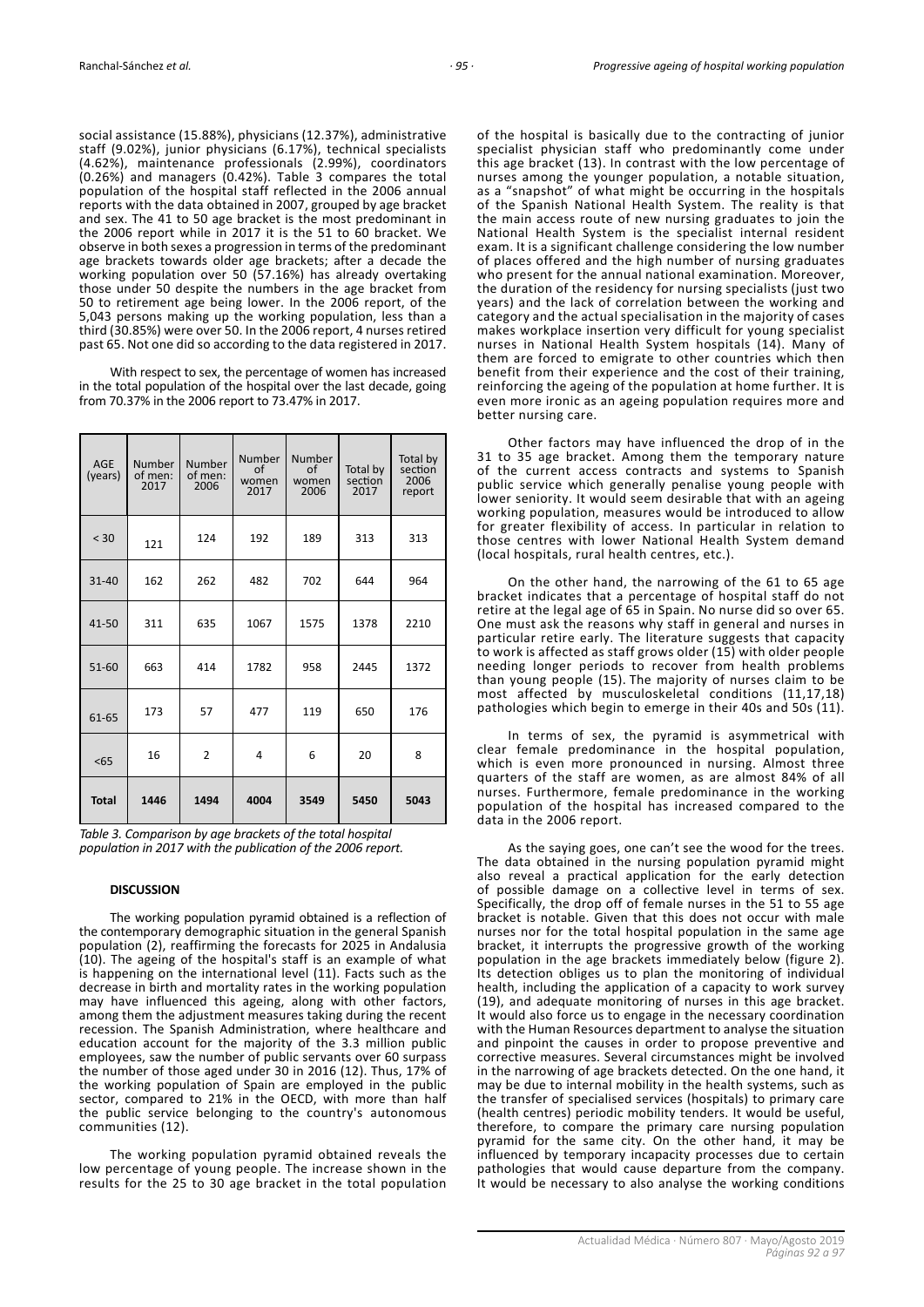and other factors, including the dual presence of female nurses (20), caring for other people in the family environment or other aspects such as shifts. Unlike physicians, who enjoy the privilege of choosing to opt out of night shifts from the age of 55, this is more complicated for nursing staff. Some studies show that the impact of sustained night shifts on nurses' health (21). In the literature (17,18,22) we can find the reasons the lead to the early retirement of nurses. Among them are rotating shifts and night shifts which alter their circadian rhythms, restricting their time for personal life. There is also mention of physical problems, a lack of time to attend to family tasks, the use of new technologies, feeling under-appreciated (both economically and socially) in spite of the experience they possess or feeling discriminated against based on ageist stereotypes. Indeed, various authors (23-27) suggest measures to prevent early retirement. Among them are better recognition for experience after years of work, avoiding stereotypes and prejudice; ergonomic improvements to facilitate the work of nurses (for example, larger screens for better visualization); sharing work, redesigning working methods to reduce workload; shorter shifts; flexible organisation; training courses for older nurses (both in new technologies and any other area, with the same conditions as for younger nurses), or progressive dedication to training to transfer their knowledge and experience to new generations. With respect to night shifts, it would be reasonable to allow nurses aged over 55 to opt out from this age, as is the case for physicians, and that these shifts are progressively assumed by younger nurses. This would reduce the excessive load on ageing staff, mitigating the social, health and economic consequences in terms of damage to the maintenance of the welfare state.

One limitation of the study may be the number of staff with temporary contracts at the time of the study (January) compared to other times of year such as the summer months. On the other hand, we believe that the strength of the utility that studies such as this may have as an instrument for the monitoring of collective health, and the implications for shaping health policies and management by taking into account how the working population is progressing in the health system with a view to implementing the necessary measures.

# **CONCLUSIONS**

In conclusion, the study carried out in a referral hospital shows a working population that has aged and has been further feminised over the last decade, especially in nursing. The shift towards older age brackets a decade on is striking, with the working population over 50 constituting more than 50% of the personnel, with the average age of the working population at the centre having also increased. Within the nursing population, the narrowing of the 51 to 55 age bracket is also striking, the lack of young staff and an ever increasing fall off in the age bracket of retirement age. These are facts which must draw the attention of managers to put in place realistic and efficient measures that promote the "active ageing" so often spoken of as well as others that facilitate the entry into the labour market of young nurses, especially in a country, Spain, with such a high rate of youth unemployment.

# **BIBLIOGRAPHY**

- 1. Institute of Sciences and Polymer Technology Anuario estadístico de Andalucía. [consulted on 31/10/2018]. Available at: [http://www.juntadeandalucia.es/](http://www.juntadeandalucia.es/institutodeestadisticaycartografia/anuario/index.htm) [institutodeestadisticaycartografia/anuario/index.htm](http://www.juntadeandalucia.es/institutodeestadisticaycartografia/anuario/index.htm)
- 2. Instituto Nacional de Estadística. [consulted on 31/10/2018]. Available at: [https://www.ine.es/censos2011\\_datos/cen11\\_](https://www.ine.es/censos2011_datos/cen11_datos_inicio.htm) [datos\\_inicio.htm](https://www.ine.es/censos2011_datos/cen11_datos_inicio.htm)
- 3. Eurostat. Your key to European Statistics. [consulted on 31/10/2018]. Available at: https://ec.europa.eu/eurostat
- 4. Rechel B, Grundy E, Robine JM, et al. Ageing in the European Union. The Lancet. 2013;381:1312-22.
- 5. Abades Porcel M, Rayón Valpuesta E. El envejecimiento en España: ¿un reto o un problema social?. Gerokomos. 2012;23:151-5.
- 6. Real Decreto por el que se establecen los criterios básicos sobre la organización de recursos para desarrollar la actividad sanitaria de los servicios de prevención. RD Nº 843/2011 (4 June 2011).
- 7. Urbaneja Arrue F, Lijó Bilbao A, Cabrerizo Benito JI, et al. Vigilancia epidemiológica en el trabajo. Guía para la implantación de la vigilancia de la salud por parte de los servicios de prevención. Barakaldo: OSALAN; 2015. 131 p.
- 8. Aranda Lara JM. Informe anual 2006. Tomo I. Actividad General. Hospital Universitario Reina Sofía; 2006.
- 9. Acuerdo de la comisión de recursos humanos del Sistema Nacional de Salud, por el que se aprueba el protocolo mediante el que se determinan pautas básicas destinadas a asegurar y proteger el derecho a la intimidad del paciente por los alumnos y residentes en Ciencias de la Salud. OL Nº SSI/81/2017 (19 January 2017).
- 10. Pirámide de población de Andalucía: Anuario Estadístico de Andalucía; [consulted on 31/10/2018]. Available at: [http://](http://www.juntadeandalucia.es/institutodeestadisticaycartografia/iea/consultasActividad.jsp?CodOper=64&sub=992) [www.juntadeandalucia.es/institutodeestadisticaycartogra](http://www.juntadeandalucia.es/institutodeestadisticaycartografia/iea/consultasActividad.jsp?CodOper=64&sub=992)[fia/iea/consultasActividad.jsp?CodOper=64&sub=992](http://www.juntadeandalucia.es/institutodeestadisticaycartografia/iea/consultasActividad.jsp?CodOper=64&sub=992)
- 11. Graham EM, Duffield C. An ageing nursing workforce. Australian Health Review. 2010;34:44–8.
- 12. Losada Marrodan C, Alvareda Sanz A, Longo Martínez F, et al. El empleo público en España: desafíos para un estado democrático más eficaz. Madrid Instituto de Estudios Económicos; 2017. 215 p.
- 13. Ranchal Sánchez A, Pérula De Torres LA, Santos Luna F, et al. Prevalence of tobacco consumption among Young physicians at a regional university hospital in southern Spain: a crosssectional study. BMJ [electronic version]. 2018 [consulted on 01/11/2018]. Available at: [https://bmjopen.bmj.com/](https://bmjopen.bmj.com/content/8/2/e018728) [content/8/2/e018728](https://bmjopen.bmj.com/content/8/2/e018728)
- 14. Ranchal A, Jolley MJ, Keogh J, Lepiesova M, Rasku T, Zeller S. The challenge of the standardization of nursing specializations in Europe. Int Nursing Rev. 2015. doi. org/10.1111/inr.12204.
- 15. Monteiro MS, Alexandre NM, Milani D, et al. Work capacity evaluation among nursing aides. Rev Esc Enferm. 2011;45:1177-82.
- 16. Keller SM, Burns CM. The aging nurse. AAOHN. 2010;58:437-44.
- 17. Fragar LJ, Depczynski JC. Beyond 50. Challenges at work for older nurses and allied health workers in rural Australia: a thematic analysis of focus group discussions. BMC Health Serv Res. 2011;21:11:42.
- 18. Uthaman T, Chua TL, Ang SY. Older nurses: A literature review on challenges, factors in early retirement and workforce retention. Proceedings of Singapore Healthcare.2015;25:50–5.
- 19. Ilmarinen J. The work ability index (WAI). Occup med. 2007;57(2):160.
- 20. Zito M, Colombo L, Mura G. Job demands and work-family conflict in a health care staff. The role of work shifts. G Ital Med Lav Ergon. 2013;35(3):168-175.